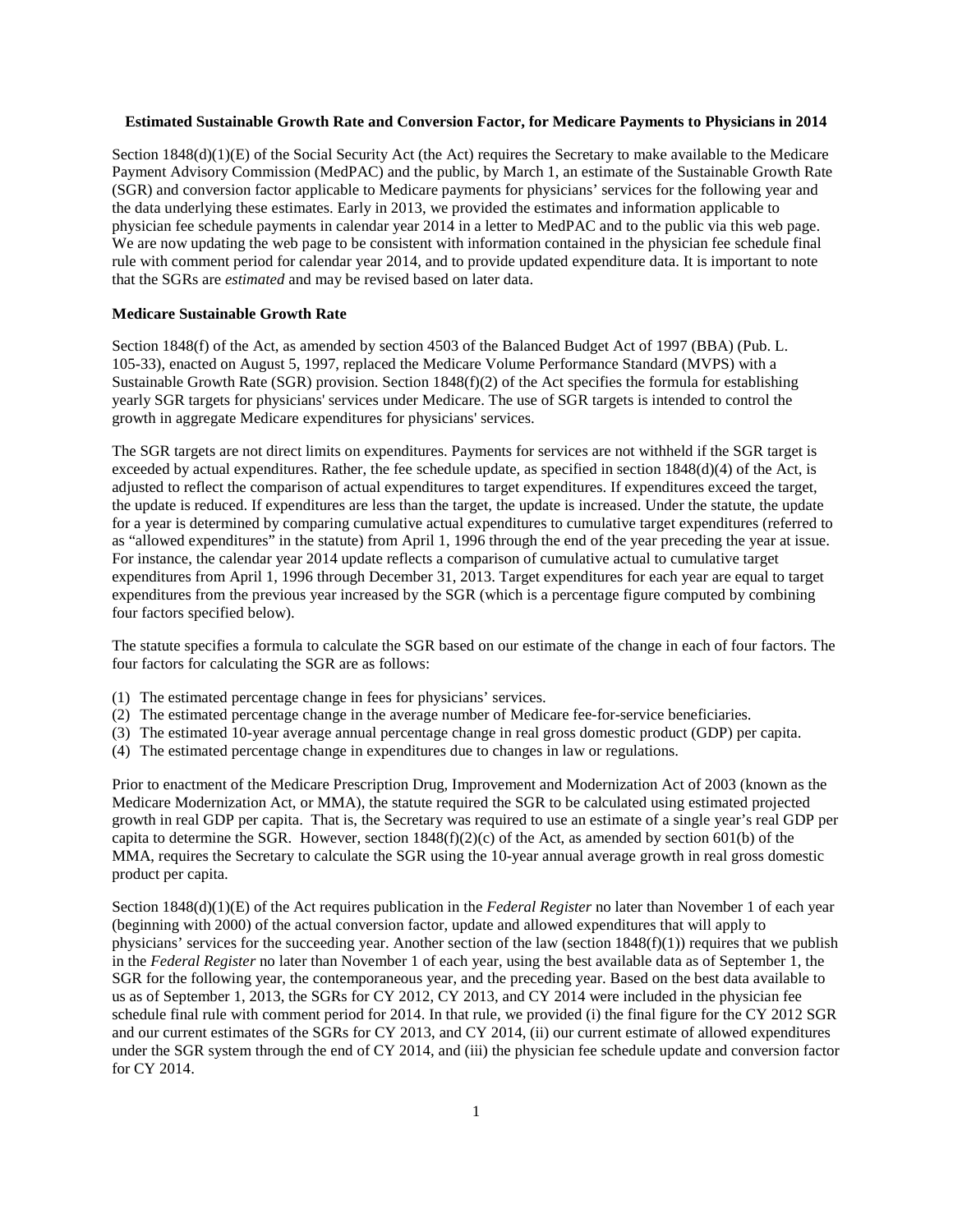Table 1 shows our current estimates of the aforementioned SGRs.

|                                                                  | CY 2012 | CY 2013 | CY 2014  |
|------------------------------------------------------------------|---------|---------|----------|
| Factor 1: Increase in Fees                                       | 0.6%    | 0.4%    | 0.6%     |
| Factor 2: Increase in Enrollment                                 | 0.9%    | 1.0%    | 2.2%     |
| Factor 3: Increase in 10-year moving average Real Per Capita GDP | 0.9%    | $0.9\%$ | 0.8%     |
| Factor 4: Increase due to changes in Law or Regulations          | 2.6%    | $-0.5%$ | $-19.6%$ |
| <b>Total Sustainable Growth Rate</b>                             | 5.1%    | 1.8%    | $-16.7%$ |

**Table 1. Current Estimates of SGRs for CY 2012, CY 2013, and CY 2014**

There may be differences between the initial estimate of the SGR for a year, a subsequent reestimate based on later data, and the final revision once the year is complete. Section  $1848(f)(3)$  of the statute, as amended by section 211 of the BBRA, requires the adjustment of prior years' SGR component factors, to reflect later data, beginning with the SGR for FY 2000. The statute requires the final revision to the SGR for a given year be done the following year. Thus, consistent with the statute, we made the final revisions to the CY 2012 SGR in the CY 2014 physician fee schedule final rule with comment period. The two SGR elements that have exhibited the most volatility have been the fee-for-service enrollment numbers and real gross domestic product per capita.<sup>[1](#page-1-0)</sup>

Table 2 shows the historical values of the SGR as well as its predecessor, the Medicare Volume Performance Standard (MVPS.) The MVPS/SGR targets for periods prior to CY 2013 are considered to be final. The MVPS applied for FY 1990 through FY 1997. The SGR applied beginning with FY 1998. Figures reflect a weighted average MVPS for FY 1991 through FY 1993 when there were two different MVPSs (one for surgical services, and one for all other services) and for FY 1994 through FY 1997 when there were three different MVPSs (for surgical services, primary care services, and all other services).

| Year           | Physician MVPS / SGR |
|----------------|----------------------|
| FY 1990        | 9.1%                 |
| FY 1991        | 7.3%                 |
| FY 1992        | 10.0%                |
| FY 1993        | 10.0%                |
| FY 1994        | 9.4%                 |
| FY 1995        | 7.5%                 |
| FY 1996        | 1.8%                 |
| FY 1997        | $-0.3%$              |
| FY 1998        | 3.2%                 |
| FY 1999        | 4.2%                 |
| <b>FY 2000</b> | 6.9%                 |
| CY 2000        | 7.3%                 |
| CY 2001        | 4.5%                 |
| CY 2002        | 8.3%                 |
| CY 2003        | 7.3%                 |
| CY 2004        | 6.6%                 |
| CY 2005        | 4.2%                 |
| CY 2006        | 1.5%                 |
| CY 2007        | 3.5%                 |
| CY 2008        | 4.5%                 |
| CY 2009        | 6.4%                 |
| CY 2010        | 8.9%                 |
| CY 2011        | 4.7%                 |
| CY 2012        | 5.1%                 |

#### **Table 2 Physician MVPS / SGR**

<span id="page-1-0"></span><sup>&</sup>lt;sup>1</sup> We note that more recent data on these two elements are available during a year on several web sites. The latest measurements of real GDP for a quarter are available from the home page for the Bureau of Economic Analysis of the Department of Commerce (www.bea.doc.gov). Population figures are available from the home page for the Census Bureau (www.census.gov). Real GDP per capita can be calculated from these figures. In April of each year, when our Office of the Actuary puts the Trustees Report on the CMS Home page, we also post the projections of total Medicare Part B enrollment and of Medicare managed care enrollment for the current and subsequent calendar years, as well as for the preceding calendar year, consistent with the Trustees Report. Medicare fee-for-service enrollment could be determined from these figures.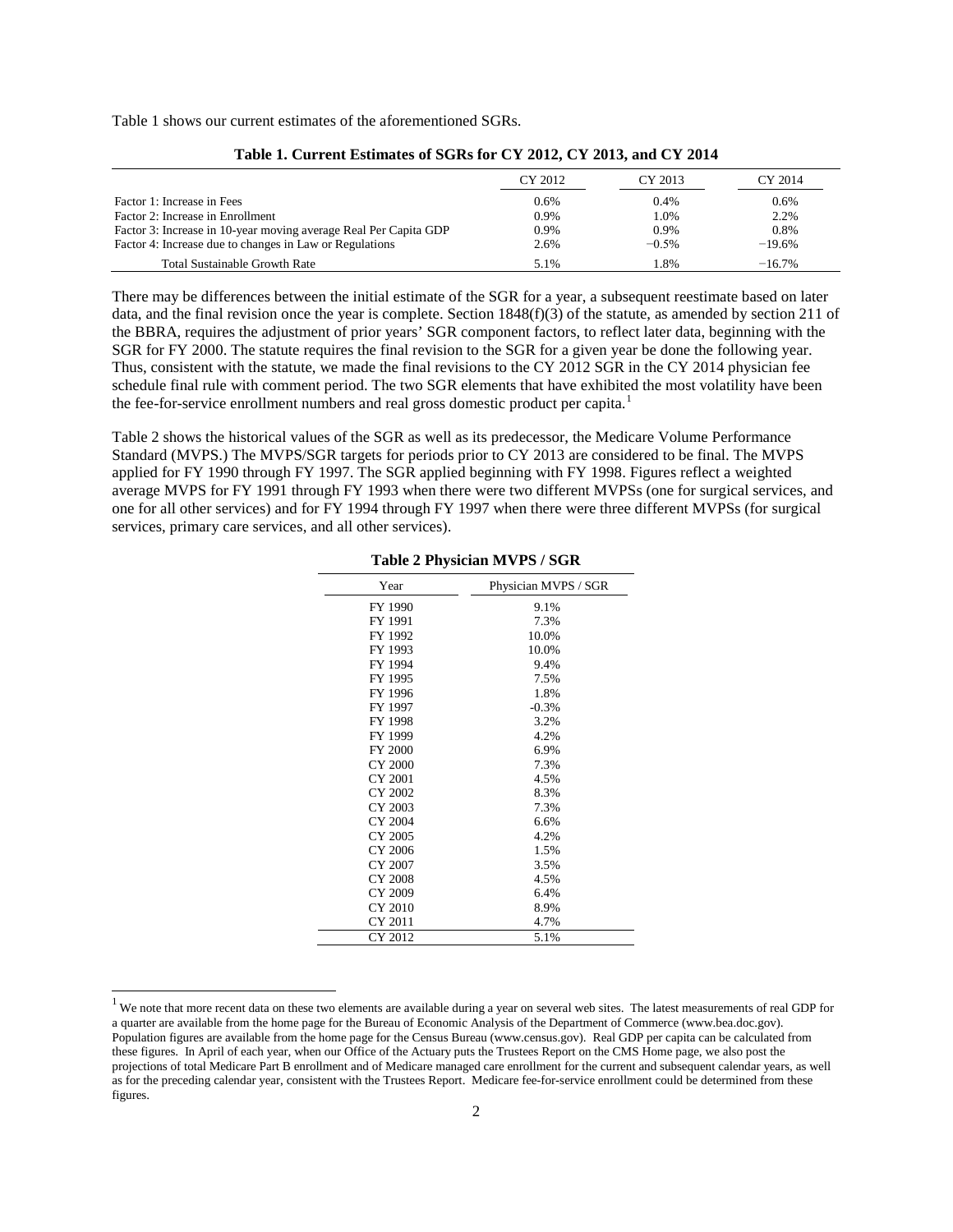## **Allowed Expenditures for Physicians' Services**

Section 1848(d)(3)(C) of the Act defines allowed expenditures for the period April 1, 1996 through March 31, 1997 to be equal to actual expenditures for physicians' services during that period as estimated by the Secretary. Annual allowed expenditures for subsequent periods are equal to annual allowed expenditures for the previous year increased by the SGR. The BBRA provided for a transition from a fiscal year to a calendar year SGR system. Beginning with CY 2000, the SGR is determined on a calendar year basis. We have described this transition in a notice that appeared in the *Federal Register* on April 10, 2000.

Table 3 shows quarterly allowed expenditures and cumulative allowed expenditures for the period from April 1, 1996 through December 31, 2013. (The table shows quarterly allowed expenditures for physicians' services to reflect any seasonality, which may occur in expenditures for physicians' services over a year.) We provide more information below on how quarterly figures are combined to determine allowed expenditures for a year.

| Quarter | Applicable<br><b>SGR</b> | Quarterly Allowed Expenditures <sup>2</sup><br>[in billions] | Cumulative Allowed Expenditures <sup>3</sup><br>[in billions] |
|---------|--------------------------|--------------------------------------------------------------|---------------------------------------------------------------|
| 2Q1996  |                          | \$11.9                                                       | \$11.9                                                        |
| 3Q1996  |                          | \$11.5                                                       | \$23.5                                                        |
| 4Q1996  |                          | \$11.7                                                       | \$35.2                                                        |
| 1Q1997  |                          | \$11.8                                                       | \$47.0                                                        |
| 2Q1997  | 3.2%                     | \$12.3                                                       | \$59.4                                                        |
| 3Q1997  | 3.2%                     | \$11.9                                                       | \$71.3                                                        |
| 4Q1997  | 3.2%                     | \$12.1                                                       | \$83.4                                                        |
| 1Q1998  | 3.2%                     | \$12.2                                                       | \$95.6                                                        |
| 2Q1998  | 4.2%                     | \$12.8                                                       | \$108.4                                                       |
| 3Q1998  | 4.2%                     | \$12.4                                                       | \$120.8                                                       |
| 4Q1998  | 4.2%                     | \$12.6                                                       | \$133.5                                                       |
| 1Q1999  | 4.2%                     | \$12.7                                                       | \$146.2                                                       |
| 201999  | 6.9%                     | \$13.7                                                       | \$159.9                                                       |
| 3Q1999  | 6.9%                     | \$13.3                                                       | \$173.2                                                       |
| 4Q1999  | 6.9%                     | \$13.5                                                       | \$186.7                                                       |
| 1Q2000  | 7.3%                     | \$13.7                                                       | \$200.3                                                       |
| 2Q2000  | 7.3%                     | \$14.7                                                       | \$215.0                                                       |
| 3Q2000  | 7.3%                     | \$14.2                                                       | \$229.3                                                       |
| 4Q2000  | 7.3%                     | \$14.5                                                       | \$243.7                                                       |
| 1Q2001  | 4.5%                     | \$14.3                                                       | \$258.0                                                       |
| 2Q2001  | 4.5%                     | \$15.4                                                       | \$273.4                                                       |
| 3Q2001  | 4.5%                     | \$14.9                                                       | \$288.3                                                       |
| 4Q2001  | 4.5%                     | \$15.1                                                       | \$303.4                                                       |
| 1Q2002  | 8.3%                     | \$15.5                                                       | \$318.8                                                       |
| 2Q2002  | 8.3%                     | \$16.7                                                       | \$335.5                                                       |
| 3Q2002  | 8.3%                     | \$16.1                                                       | \$351.6                                                       |
| 4Q2002  | 8.3%                     | \$16.4                                                       | \$368.0                                                       |
| 1Q2003  | 7.3%                     | \$16.6                                                       | \$384.6                                                       |
| 2Q2003  | 7.3%                     | \$17.9                                                       | \$402.4                                                       |
| 3Q2003  | 7.3%                     | \$17.3                                                       | \$419.7                                                       |
| 4Q2003  | 7.3%                     | \$17.6                                                       | \$437.3                                                       |
| 1Q2004  | 6.6%                     | \$17.7                                                       | \$455.0                                                       |
| 2Q2004  | 6.6%                     | \$19.1                                                       | \$474.0                                                       |
| 3Q2004  | 6.6%                     | \$18.4                                                       | \$492.5                                                       |
| 4Q2004  | 6.6%                     | \$18.7                                                       | \$511.2                                                       |
| 1Q2005  | 4.2%                     | \$18.4                                                       | \$529.6                                                       |
| 2Q2005  | 4.2%                     | \$19.9                                                       | \$549.5                                                       |
| 3Q2005  | 4.2%                     | \$19.2                                                       | \$568.7                                                       |
| 4Q2005  | 4.2%                     | \$19.5                                                       | \$588.2                                                       |
| 1Q2006  | 1.5%                     | \$18.7                                                       | \$606.9                                                       |
| 2Q2006  | 1.5%                     | \$20.2                                                       | \$627.0                                                       |
| 3Q2006  | 1.5%                     | \$19.5                                                       | \$646.5                                                       |
| 4Q2006  | 1.5%                     | \$19.8                                                       | \$666.4                                                       |
| 1Q2007  | 3.5%                     | \$19.3                                                       | \$685.7                                                       |
| 2Q2007  | 3.5%                     | \$20.9                                                       | \$706.6                                                       |
| 3Q2007  | 3.5%                     | \$20.2                                                       | \$726.7                                                       |
| 4Q2007  | 3.5%                     | \$20.5                                                       | \$747.2                                                       |
|         |                          |                                                              |                                                               |

**Table 3. Summary of Allowed Expenditures for Physicians' Service[s1](#page-3-0)**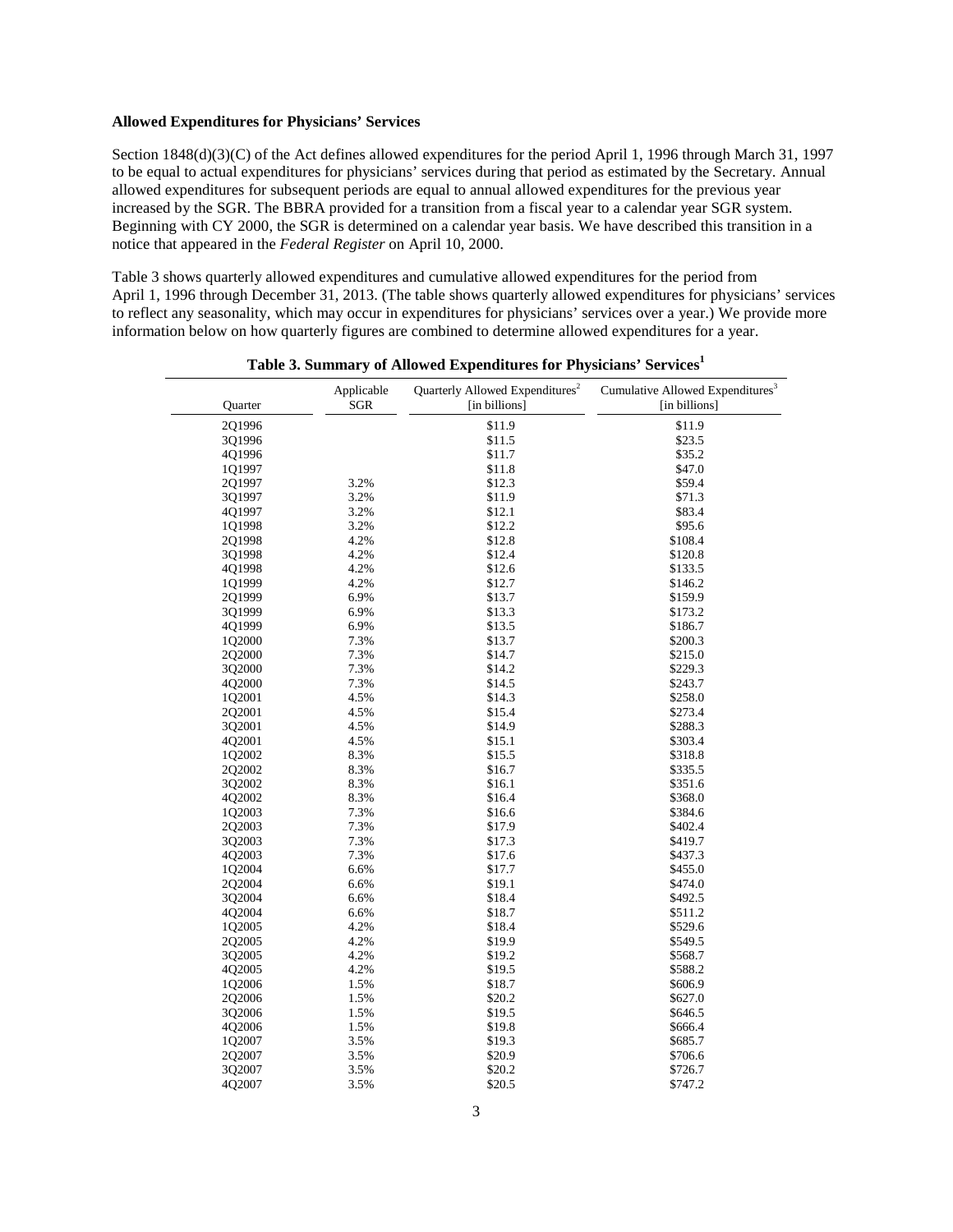| Quarter | Applicable<br><b>SGR</b> | Quarterly Allowed Expenditures <sup>2</sup><br>[in billions] | Cumulative Allowed Expenditures <sup>3</sup><br>[in billions] |
|---------|--------------------------|--------------------------------------------------------------|---------------------------------------------------------------|
| 1Q2008  | 4.5%                     | \$20.2                                                       | \$767.5                                                       |
| 2Q2008  | 4.5%                     | \$21.8                                                       | \$789.3                                                       |
| 3Q2008  | 4.5%                     | \$21.1                                                       | \$810.3                                                       |
| 402008  | 4.5%                     | \$21.4                                                       | \$831.8                                                       |
| 102009  | 6.4%                     | \$21.5                                                       | \$853.3                                                       |
| 2Q2009  | 6.4%                     | \$23.2                                                       | \$876.5                                                       |
| 3Q2009  | 6.4%                     | \$22.4                                                       | \$898.9                                                       |
| 4Q2009  | 6.4%                     | \$22.8                                                       | \$921.7                                                       |
| 102010  | 8.9%                     | \$23.4                                                       | \$945.1                                                       |
| 2Q2010  | 8.9%                     | \$25.3                                                       | \$970.4                                                       |
| 302010  | 8.9%                     | \$24.4                                                       | \$994.8                                                       |
| 4Q2010  | 8.9%                     | \$24.8                                                       | \$1,019.6                                                     |
| 102011  | 4.7%                     | \$24.5                                                       | \$1,044.2                                                     |
| 202011  | 4.7%                     | \$26.4                                                       | \$1,070.6                                                     |
| 3Q2011  | 4.7%                     | \$25.6                                                       | \$1,096.2                                                     |
| 4Q2011  | 4.7%                     | \$26.0                                                       | \$1,122.2                                                     |
| 1Q2012  | 5.1%                     | \$25.8                                                       | \$1,148.0                                                     |
| 2Q2012  | 5.1%                     | \$27.8                                                       | \$1,175.8                                                     |
| 3Q2012  | 5.1%                     | \$26.9                                                       | \$1,202.7                                                     |
| 402012  | 5.1%                     | \$27.3                                                       | \$1,230.0                                                     |
| 1Q2013  | 1.8%                     | \$26.2                                                       | \$1,256.2                                                     |
| 2Q2013  | 1.8%                     | \$28.3                                                       | \$1,284.5                                                     |
| 302013  | 1.8%                     | \$27.4                                                       | \$1,311.9                                                     |
| 4Q2013  | 1.8%                     | \$27.8                                                       | \$1,339.7                                                     |
| 1Q2014  | $-16.7%$                 | \$21.9                                                       | \$1,361.5                                                     |
| 2Q2014  | $-16.7%$                 | \$23.6                                                       | \$1,385.1                                                     |
| 3Q2014  | $-16.7%$                 | \$22.8                                                       | \$1,407.9                                                     |
| 4Q2014  | $-16.7%$                 | \$23.2                                                       | \$1,431.1                                                     |

<span id="page-3-0"></span><sup>1</sup>As explained above, pursuant to the BBRA, the SGRs for FY2000, CY 2000, and all subsequent years are estimated and subsequently revised twice, based on later data. The 2013 figures (based on the CY 2013 SGR), and the 2014 figures (based on the CY 2014 SGR) are estimated and may change based on more recent information which affects these SGRs.

<span id="page-3-1"></span><sup>2</sup>Allowed expenditures for a quarter (such as 4Q2013) are equal to allowed expenditures for the same quarter in the previous year (4Q2012 in this example) increased by the SGR for the year in which that quarter occurs (in this case, 1.8 percent). For example, quarterly allowed expenditures of \$27.8 billion in 4Q2013 are equal to quarterly allowed expenditures of roughly \$27.3 billion (4Q2012) updated by the SGR of 1.8 percent (\$27.8 billion = \$27.3 billion x 1.018).

<span id="page-3-2"></span><sup>3</sup>Cumulative allowed expenditures for a quarter (such as 4Q 2013) are equal to the sum of cumulative allowed expenditures from the previous quarter for the same year (3Q2013) and quarterly allowed expenditures for that quarter. For example, cumulative allowed expenditures in 4Q2013 of \$1,339.7 billion are equal to the sum of cumulative allowed expenditures through 3Q2013 of \$1,311.8 billion and estimated allowed expenditures in 4Q2013 of \$27.8 billion (\$1,339.7 billion =  $$1,311.9$  billion + \$27.8 billion).

#### Notes:

(1) In the physician fee schedule final rule with comment period issued on October 30, 2009, the scope of physicians' services, as specified by the Secretary, was changed to exclude physician-administered drugs from the calculation of allowed and actual expenditures for all years and the SGR beginning in CY 2010.

(2) Totals do not necessarily equal the sum of rounded components.

### **Actual Expenditures for Physicians' Services**

Table 4 shows, on a quarterly basis from April 1, 1996 through June 30, 2013, actual expenditures and cumulative actual expenditures for the period. These expenditures represent allowed charges tabulated by the quarter in which the service was furnished. Since there is a lag between the date that the service is furnished and the date that the payment is made, the most recent quarters depict incomplete data. The total allowed charges for these quarters are estimated by approximating the level of completeness of the data. This approximation is determined using historical trends. We will update these amounts periodically when we have reasonably complete data (approximately 6 months after the end of a quarter). As we have described above, we are showing actual expenditures on a quarterly basis to reflect any seasonal variation in expenditures that occurs over the year.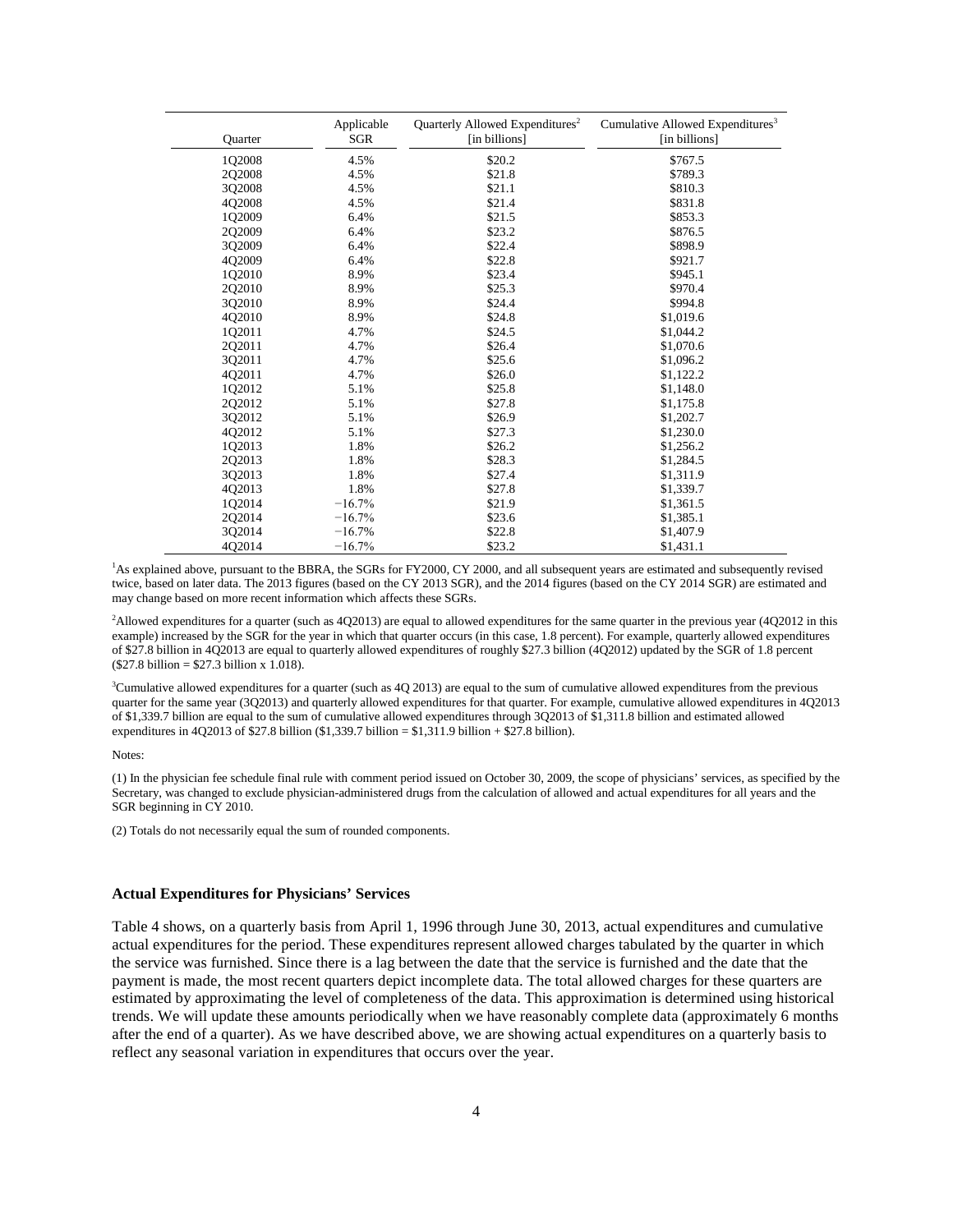|                  | <b>Benefits Processed</b><br>thru 6/30/13 | Approximate  | Estimated<br>Total Expenditures <sup>1</sup> | Cumulative<br>Total Expenditures <sup>1</sup> |
|------------------|-------------------------------------------|--------------|----------------------------------------------|-----------------------------------------------|
| Calendar Quarter | [in billions]                             | Completeness | [in billions]                                | [in billions]                                 |
| 2Q1996           | \$11.9                                    | 100.0%       | \$11.9                                       | \$11.9                                        |
| 3Q1996           | \$11.5                                    | 100.0%       | \$11.5                                       | \$23.5                                        |
| 4Q1996           | \$11.7                                    | 100.0%       | \$11.7                                       | \$35.2                                        |
| 101997           | \$11.8                                    | 100.0%       | \$11.8                                       | \$47.0                                        |
| 2Q1997           | \$12.0                                    | 100.0%       | \$12.0                                       | \$59.1                                        |
| 3Q1997           | \$11.6                                    | 100.0%       | \$11.6                                       | \$70.7                                        |
| 4Q1997           | \$11.6                                    | 100.0%       | \$11.6                                       | \$82.3                                        |
| 1Q1998           | \$12.0                                    | 100.0%       | \$12.0                                       | \$94.3                                        |
| 2Q1998           | \$12.1                                    | 100.0%       | \$12.1                                       | \$106.4                                       |
| 3Q1998           | \$11.7                                    | 100.0%       | \$11.7                                       | \$118.1                                       |
| 4Q1998           | \$11.8                                    | 100.0%       | \$11.8                                       | \$129.9                                       |
| 1Q1999           | \$12.5                                    | 100.0%       | \$12.5                                       | \$142.4                                       |
| 2Q1999           | \$12.6                                    | 100.0%       | \$12.6                                       | \$154.9                                       |
| 3Q1999           | \$12.3                                    | 100.0%       | \$12.3                                       | \$167.2                                       |
| 4Q1999           | \$12.4                                    | 100.0%       | \$12.4                                       | \$179.6                                       |
| 1Q2000           | \$13.6                                    | 100.0%       | \$13.6                                       | \$193.3                                       |
| 2Q2000           | \$13.7                                    | 100.0%       | \$13.7                                       | \$206.9                                       |
| 3Q2000           | \$13.5                                    | 100.0%       | \$13.5                                       | \$220.4                                       |
| 4Q2000           | \$13.6                                    | 100.0%       | \$13.6                                       | \$234.0                                       |
| 1Q2001           | \$15.2                                    | 100.0%       | \$15.2                                       | \$249.2                                       |
| 2Q2001           | \$15.5                                    | 100.0%       | \$15.5                                       | \$264.7                                       |
| 3Q2001           | \$15.2                                    | 100.0%       | \$15.2                                       | \$279.9                                       |
| 4Q2001           | \$15.6                                    | 100.0%       | \$15.6                                       | \$295.5                                       |
| 1Q2002           | \$15.8                                    | 100.0%       | \$15.8                                       | \$311.3                                       |
| 2Q2002           | \$16.4                                    | 100.0%       | \$16.4                                       | \$327.7                                       |
| 3Q2002           | \$16.2                                    | 100.0%       | \$16.2                                       | \$343.9                                       |
| 4Q2002           | \$16.3                                    | 100.0%       | \$16.3                                       | \$360.3                                       |
| 1Q2003           | \$16.9                                    | 100.0%       | \$16.9                                       | \$377.2                                       |
| 2Q2003           | \$17.8                                    | 100.0%       | \$17.8                                       | \$395.0                                       |
| 3Q2003           | \$17.8                                    | 100.0%       | \$17.8                                       | \$412.8                                       |
| 4Q2003           | \$17.8                                    | 100.0%       | \$17.8                                       | \$430.7                                       |
| 1Q2004           | \$19.4                                    | 100.0%       | \$19.4                                       | \$450.0                                       |
| 2Q2004           | \$19.8                                    | 100.0%       | \$19.8                                       | \$469.8                                       |
| 3Q2004           | \$19.6                                    | 100.0%       | \$19.6                                       | \$489.5                                       |
| 4Q2004           | \$19.7                                    | 100.0%       | \$19.7                                       | \$509.1                                       |
| 1Q2005           | \$20.8                                    | 100.0%       | \$20.8                                       | \$529.9                                       |
| 2Q2005           | \$21.5                                    | 100.0%       | \$21.5                                       | \$551.4                                       |
| 3Q2005           | \$21.0                                    | 100.0%       | \$21.0                                       | \$572.4                                       |
| 4Q2005           | \$20.6                                    | 100.0%       | \$20.6                                       | \$593.0                                       |
| 1Q2006           | \$21.4                                    | 100.0%       | \$21.4                                       | \$614.4                                       |
| 2Q2006           | \$21.4                                    | 100.0%       | \$21.4                                       | \$635.8                                       |
| 3Q2006           | \$21.0                                    | 100.0%       | \$21.0                                       | \$656.8                                       |
| 4Q2006           | \$21.3                                    | 100.0%       | \$21.3                                       | \$678.0                                       |
| 1Q2007           | \$21.4                                    | 100.0%       | \$21.4                                       | \$699.4                                       |
| 2Q2007           | \$21.5                                    | 100.0%       | \$21.5                                       | \$721.0                                       |
| 3Q2007           | \$21.0                                    | 100.0%       | \$21.0                                       | \$742.0                                       |
| 4Q2007           | \$21.1                                    | 100.0%       | \$21.1                                       | \$763.1                                       |
| 1Q2008           | \$21.8                                    | 100.0%       | \$21.8                                       | \$784.9                                       |
| 2Q2008           | \$22.1                                    | 100.0%       | \$22.1                                       | \$807.0                                       |
| 3Q2008           | \$21.7                                    | 100.0%       | \$21.7                                       | \$828.8                                       |
| 4Q2008           | \$21.6                                    | 100.0%       | \$21.6                                       | \$850.4                                       |
| 1Q2009           | \$22.6                                    | 100.0%       | \$22.6                                       | \$873.0                                       |
| 2Q2009           | \$23.2                                    | 100.0%       | \$23.2                                       | \$896.1                                       |
| 3Q2009           | \$22.9                                    | 100.0%       | \$22.9                                       | \$919.0                                       |
| 4Q2009           | \$22.4                                    | 100.0%       | \$22.4                                       | \$941.5                                       |
| 1Q2010           | \$23.2                                    | 100.0%       | \$23.2                                       | \$964.7                                       |
| 2Q2010           | \$24.2                                    | 100.0%       | \$24.2                                       | \$988.9                                       |
| 3Q2010           | \$24.5                                    | 100.0%       | \$24.5                                       | \$1,013.4                                     |
| 4Q2010           | \$24.1                                    | 100.0%       | \$24.1                                       | \$1,037.4                                     |
| 1Q2011           | \$24.5                                    | 100.0%       | \$24.5                                       | \$1,062.0                                     |
| 2Q2011           | \$25.2                                    | 100.0%       | \$25.2                                       | \$1,087.2                                     |
| 3Q2011           | \$25.1                                    | 100.0%       | \$25.1                                       | \$1,112.3                                     |
| 4Q2011           | \$24.7                                    | 99.9%        | \$24.8                                       | \$1,137.1                                     |

**Table 4. Summary of Actual Expenditures under the SGR**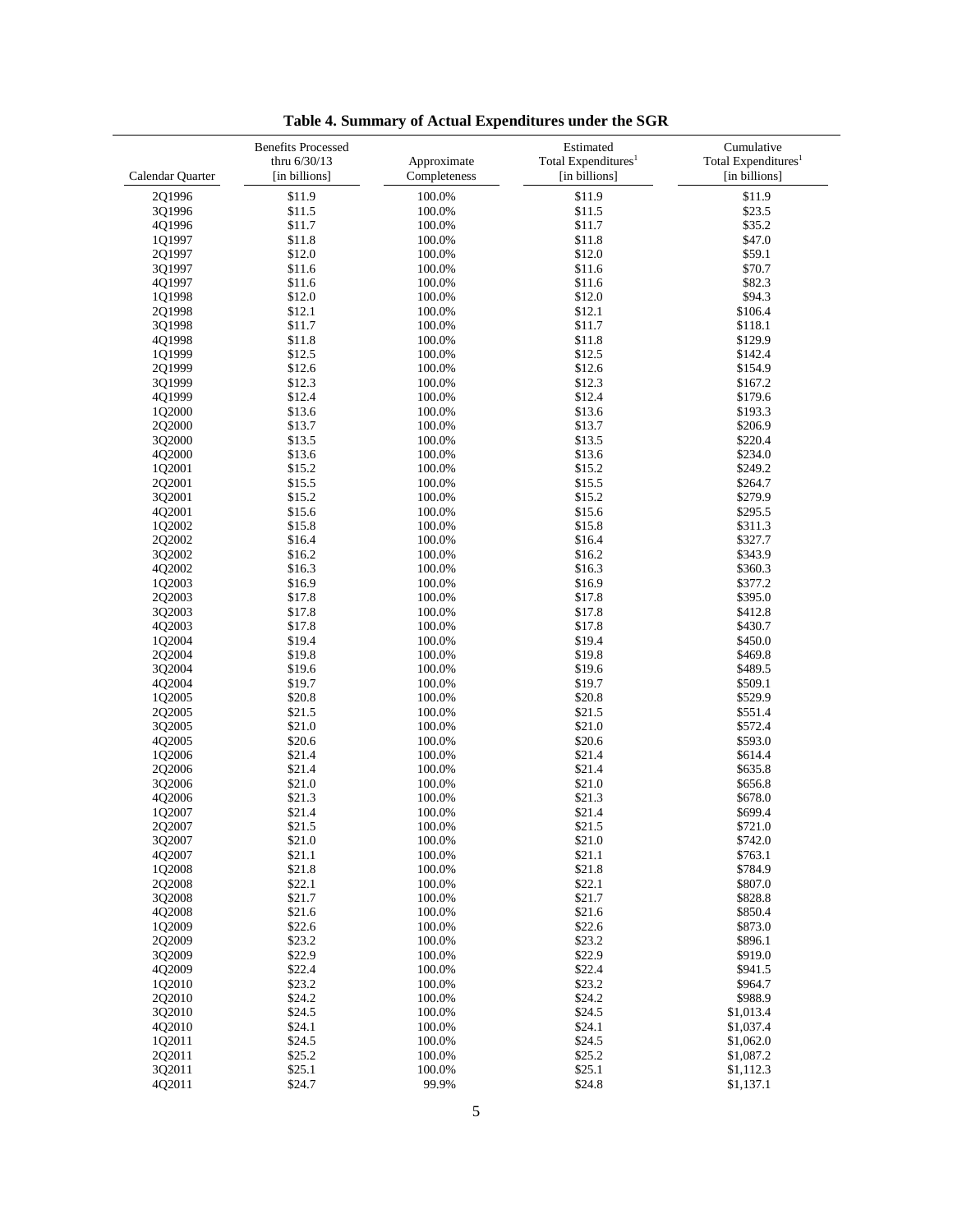| Calendar Quarter | <b>Benefits Processed</b><br>thru $6/30/13$<br>[in billions] | Approximate<br>Completeness | Estimated<br>Total Expenditures <sup>1</sup><br>[in billions] | Cumulative<br>Total Expenditures <sup>1</sup><br>[in billions] |
|------------------|--------------------------------------------------------------|-----------------------------|---------------------------------------------------------------|----------------------------------------------------------------|
| 102012           | \$25.4                                                       | 99.8%                       | \$25.5                                                        | \$1,162.5                                                      |
| 202012           | \$24.9                                                       | 99.6%                       | \$25.0                                                        | \$1,187.5                                                      |
| 302012           | \$23.8                                                       | 99.2%                       | \$24.0                                                        | \$1,211.6                                                      |
| 402012           | \$24.6                                                       | 98.4%                       | \$25.0                                                        | \$1,236.6                                                      |
| 102013           | \$24.6                                                       | 96.0%                       | \$25.6                                                        | \$1,262.2                                                      |
| 202013           | \$18.5                                                       | 71.5%                       | \$25.8                                                        | \$1,288.0                                                      |

<span id="page-5-0"></span>1 Estimated and cumulative total expenditures are less likely to change as the approximate completeness approaches 100 percent.

Notes:

(1) In the physician fee schedule final rule with comment period issued on October 30, 2009, the scope of physicians' services, as specified by the Secretary, was changed to exclude physician-administered drugs from the calculation of allowed and actual expenditures for all years and the SGR beginning in CY 2010.

(2) Totals do not necessarily equal the sum of rounded components.

### **CY 2014 Physician Fee Schedule Update and Conversion Factor**

The CY 2014 physician fee schedule update is determined according to a statutory formula by multiplying (i) one plus the percent change in the Medicare Economic Index (MEI), and (ii) one plus the update adjustment factor (UAF). The MEI measures the weighted average price change for various inputs involved with producing physicians' services. The UAF compares actual and target expenditures, and, for a given year, is determined by a formula, as shown below.

$$
UAF_{2014} = \frac{Target_{2013} - Actual_{2013}}{Actual_{2013}} \times 0.75 + \frac{Target_{4/96-12/13} -Actual_{4/96-12/13}}{Actual_{2013} \times (1 + SGR_{2014})} \times 0.33
$$

Substituting the estimated figures from tables 1, 3, and 4, as well as our current projections of actual expenditures for CY 2013 (summarized below) in this formula produces our current estimate of the UAF for CY 2014:

Target<sub>13</sub> = Estimated Allowed Expenditures for CY 2013 = \$109.7 billion (\$26.2 + \$28.3 + \$27.4 + \$27.8) Actual<sub>13</sub> = Estimated Actual Expenditures for CY 2013 = \$102.2 billion Target  $4/96-12/13$ =Estimated Cumulative Allowed Expenditures from  $4/1/96$  -  $12/31/13 = $1,339.7$  billion Actual4/96-12/13=Estimated Cumulative Actual Expenditures from 4/1/96 - 12/31/13 = \$1,338.8 billion SGR<sub>2014</sub>=Estimated Sustainable Growth Rate for CY 2014 = −16.7 percent or −0.167

$$
UAF_{2014} = \frac{109.7 - 102.2}{102.2} \times 0.75 + \frac{1,339.7 - 1,338.8}{102.2 \times 0.833} \times 0.33 = 0.059 = 5.9\%
$$

Section  $1848(d)(3)(D)$  of the Act does not allow the update adjustment factor for a given year to be greater than 3.0 percentage points nor less than −7.0 percentage points. Since the UAF for CY 2014 exceeds these bounds, the CY 2013 UAF will be limited to 3.0 percentage points.

The CY 2014 physician fee schedule update is required by law to be determined as if the scheduled conversion factors for CY 2007, CY 2008, CY 2009, CY 2010, CY 2011, CY 2012, and CY 2013 had not been overridden by legislative changes. Section 101 of the Tax Relief and Health Care Act of 2006 (MIEA-TRHCA) provided a 1-year update of 0 percent for the conversion factor for CY 2007 and specified that the conversion factor for CY 2008 must be computed as if the 1-year update had never applied. Section 101 of the Medicare, Medicaid, and SCHIP Extension Act of 2007 (MMSEA) provided a 6-month increase of 0.5 percent in the CY 2008 conversion factor, from January 1, 2008, through June 30, 2008, and specified that the conversion factor for the remaining portion of 2008 and the conversion factors for CY 2009 and subsequent years must be computed as if the 6-month increase had never applied. Section 131 of the Medicare Improvements for Patients and Providers Act of 2008 (MIPPA) extended the increase in the CY 2008 conversion factor that was applicable for the first half of the year to the entire year,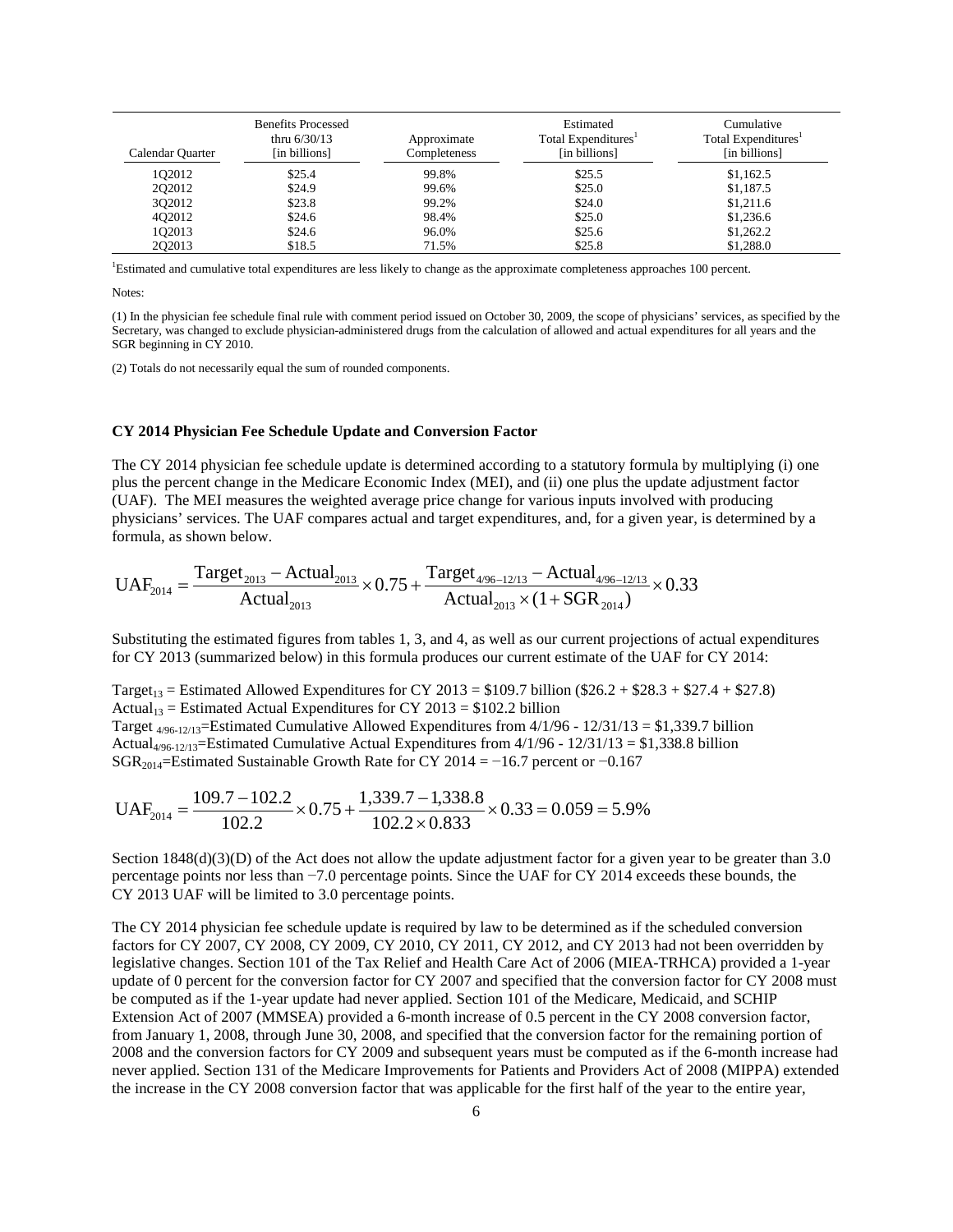provided for a 1.1 percent increase to the CY 2009 conversion factor, and specified that the conversion factors for CY 2010 and subsequent years must be computed as if the increases had never applied. The Department of Defense Appropriations Act for 2010, the Temporary Extension Act of 2010, and the Continuing Extension Act of 2010 together provided a 5-month update of 0 percent for January through May 2010, and specified that the conversion factors for the rest of CY 2010 and subsequent years be computed as if the increases had never applied. The Preservation of Access to Care for Medicare Beneficiaries and Pension Relief Act of 2010 and the Physician Payment and Therapy Relief Act of 2010 together provided an update of 2.2 percent starting in June 2010, and specified that the conversion factor for CY 2011 and subsequent years be computed as if the increases had never applied. The Medicare and Medicaid Extenders Act of 2010 provided for the CY 2011 update to be a 0-percent update to the December 2010 conversion factor, and specified that the conversion factor for CY 2012 and subsequent years be computed as if the increases had never applied. The Temporary Payroll Tax Cut Continuation Act of 2011 together with the Middle Class Tax Relief and Job Creation Act of 2011 provided for the CY 2012 update to be 0 percent, and specified that the conversion factor for CY 2013 and subsequent years be computed as if the increases had never applied. The American Taxpayer Relief Act of 2012 provided for the CY 2013 update to be 0 percent, and specified that the conversion factor for CY 2014 and subsequent years be computed as if the increases had never applied.

Section  $1848(c)(2)(B)(ii)(II)$  of the Act requires that we make changes to relative value units (RVUs) in a budgetneutral manner. We ensure budget neutrality either by adjusting the conversion factor, rescaling the relative value units directly, or applying a separate scaling factor to the relative value units when calculating payments. For 2014, we are ensuring budget neutrality by adjusting the conversion factor for changes to RVUs resulting from MEI revisions by a budget neutrality adjustment of 4.7 percent (1.04718) and by adjusting the conversion factor for other changes to RVUs by a budget neutrality adjustment of 0.0 percent (1.00046).

As shown in table 5, the estimated CY 2014 conversion factor is determined by applying the CY 2014 MEI, the CY 2014 UAF, and the CY 2014 budget neutrality adjustments to the CY 2013 conversion factor that would have applied for CY 2013 but for the American Taxpayer Relief Act of 2012 (the CY 2013 pre-legislation conversion factor). The estimated CY 2014 conversion factor update of –20.1 percent is calculated by dividing the estimated CY 2014 conversion factor by the CY 2013 conversion factor and subtracting 1.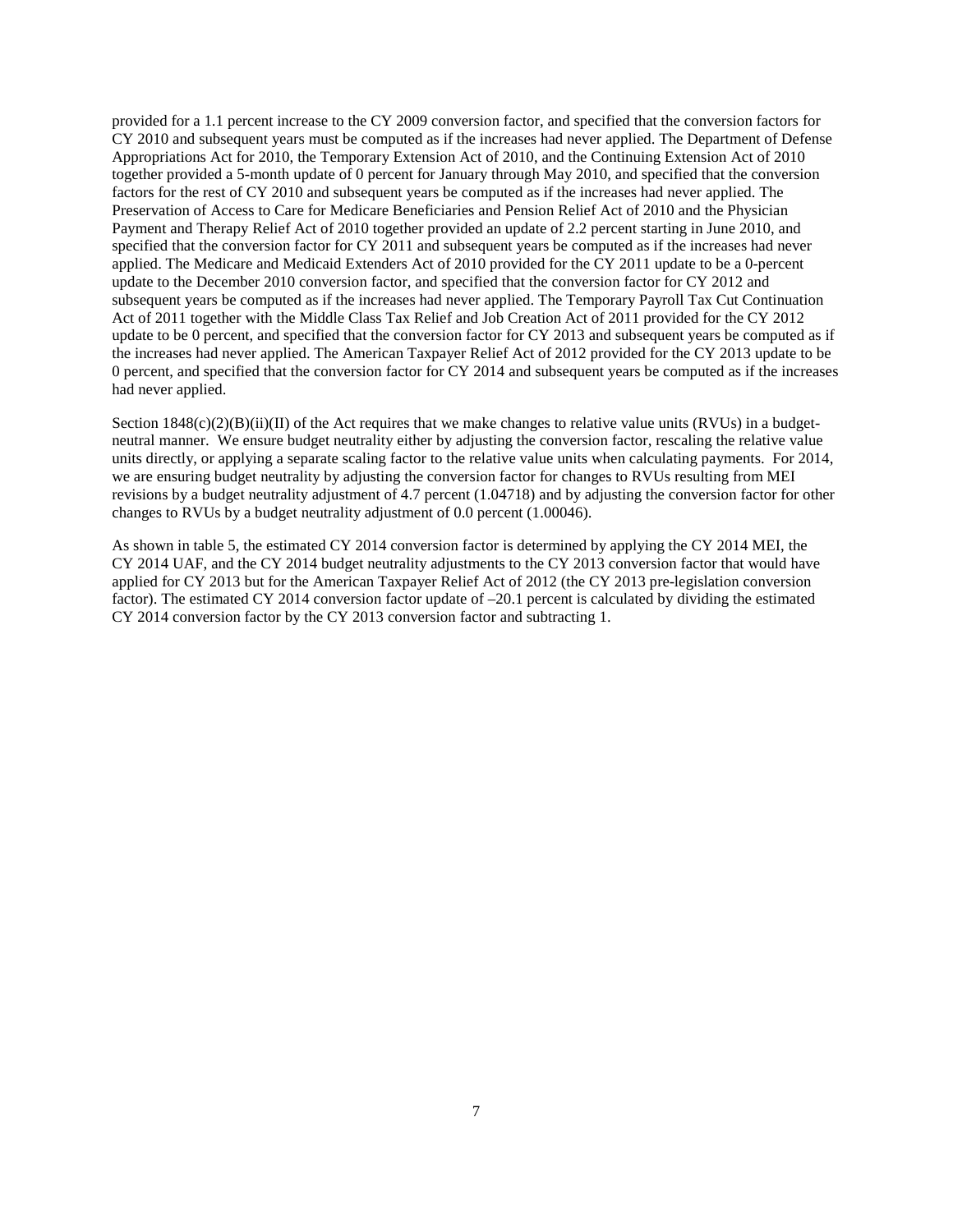| CY 2006 Conversion Factor                        | \$37.8975           |
|--------------------------------------------------|---------------------|
| CY 2007 Pre-legislation Conversion Factor Update | $-5.0\%$ (0.94953)  |
| CY 2007 Pre-legislation Conversion Factor        | \$35.9848           |
| CY 2008 Pre-legislation Conversion Factor Update | $-5.3\%$ (0.94674)  |
| CY 2008 Pre-legislation Conversion Factor        | \$34.0682           |
| CY 2009 Pre-legislation Total                    | $-11.5\%$ (0.88502) |
| CY 2009 Pre-legislation Conversion Factor        | \$30.1510           |
| CY 2010 Pre-legislation Total                    | $-5.9\%$ (0.94149)  |
| CY 2010 Pre-legislation Conversion Factor        | \$28,3868           |
| CY 2011 Pre-legislation Total                    | $-10.2\%$ (0.89830) |
| CY 2011 Pre-legislation Conversion Factor        | \$25.4999           |
| CY 2012 Pre-legislation Total                    | $-3.3\%$ (0.96750)  |
| CY 2012 Pre-legislation Conversion Factor        | \$24.6712           |
| CY 2013 Pre-legislation Total                    | 1.4% (1.01361)      |
| CY 2013 Pre-legislation Conversion Factor        | \$25,0070           |
| <b>CY 2014 MEI</b>                               | $0.8\%$ $(1.00800)$ |
| CY 2014 Update Adjustment Factor                 | $0.6\%$ $(1.00600)$ |
| CY 2014 Budget Neutrality Adjustment - MEI       | 4.7% (1.04718)      |
| CY 2014 Budget Neutrality Adjustment - Other     | 0.0% (1.00046)      |
| CY 2014 Total                                    | 8.8% (1.08772)      |
| CY 2014 Conversion Factor                        | \$27.2006           |
| CY 2013 Conversion Factor                        | \$34.0230           |
| CY 2014 Conversion Factor Update                 | $-20.1\%$ (0.79948) |

**Table 5. CY 2014 Physician Fee Schedule Conversion Factor**

Table 6 lists the historical MEI and physician updates from 1992 through 2013 and the scheduled values for 2014. The physician update reflects a weighted average for 1993 when there were two different updates (one for surgery and one for other services), and for 1994 through 1998 when there were three different updates (for surgery, primary care, and other services). The physician updates for CY 2010 and CY 2011 reflect the impact of the two different updates that were effective during parts of CY 2010. For January through May 2010, the physician update was 0 percent. For June through December 2010, the physician update was 2.2 percent.